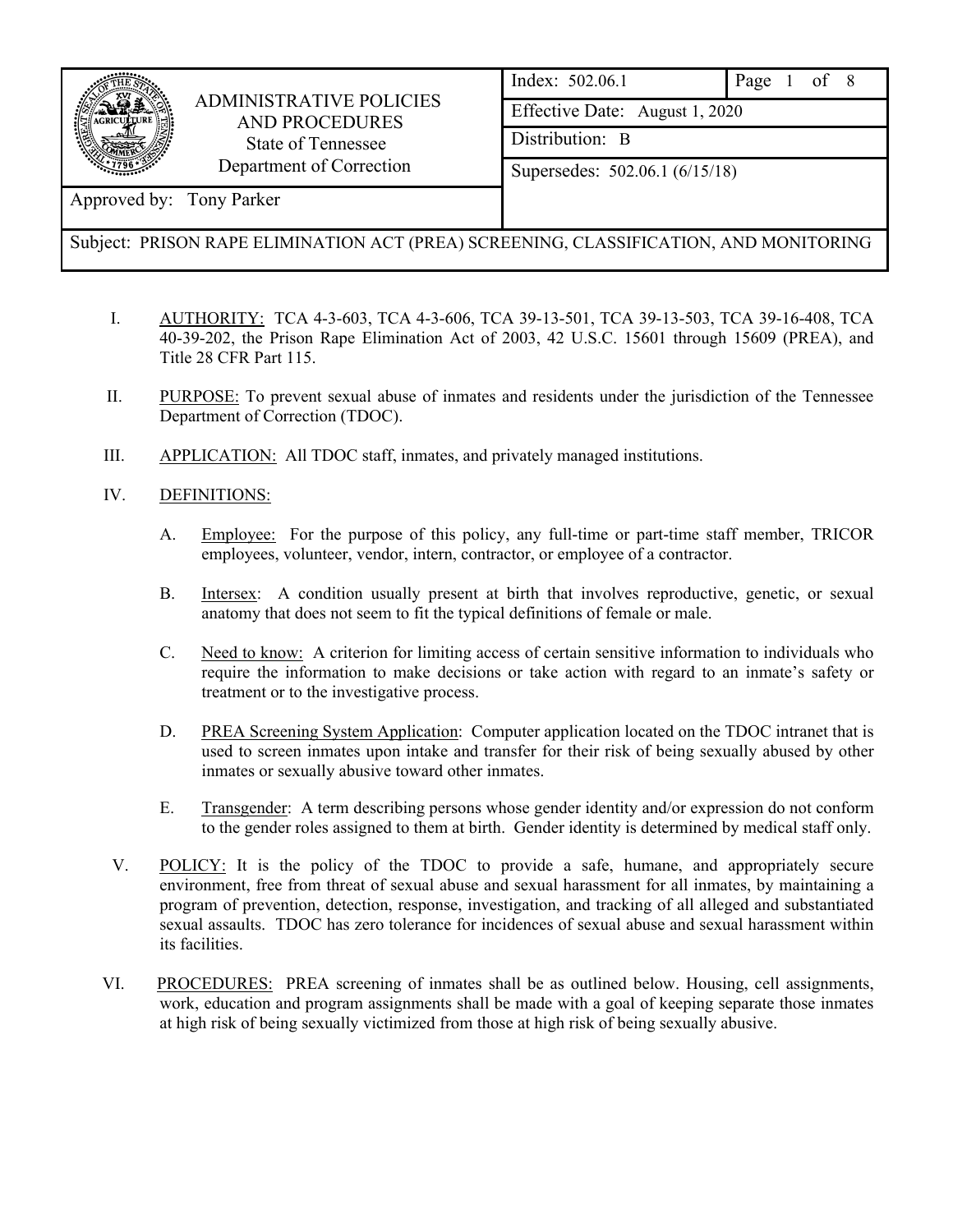|  | Effective Date: August 1, 2020<br>Index #502.06.1 | Page 2 of 8 |  |
|--|---------------------------------------------------|-------------|--|
|--|---------------------------------------------------|-------------|--|

#### A. Screening/Assessing Inmates at Diagnostic Centers:

- 1. Classification teams or unit management teams from diagnostic classification units will interview and evaluate all inmates for sexually aggressive/victim tendencies utilizing the PREA Screening System Application located on the TDOC intranet within 72 hours of arrival. User security access to this system shall be requested by the Associate Warden of Treatment/Deputy Superintendent (Assistant Warden Programs at privately managed facilities) to the TDOC Statewide PREA Coordinator. Additional information shall be gathered utilizing the risk needs assessment. Any conflicting information with the TDOC Sexual Aggressor or Sexual Victim screening should be reported to and resolved by the Chief Counselor.
- 2. The medical staff shall review for a history of aggressive sexual behavior or sexual abuse/victimization, utilizing information from the county officials and the medical/ behavioral health screening on the day of arrival.
- 3. Inmates arriving at diagnostic centers who will be excluded from a risk needs assessment in accordance with Policy #513.09 shall receive a PREA screening as any other inmate entering the TDOC system. Within 30 days, the inmate will be rescreened with the PREA screening instrument. Once an inmate has been transferred to his/her receiving institution, his/her PREA screening shall be rescreened. This may also be based upon any additional, relevant information received since the intake screening.
- 4. Inmates refusing to answer particular questions or not disclosing complete information shall not be disciplined. These questions include:
	- a. Whether or not the inmate has a mental, physical, or developmental disability
	- b. Whether or not the inmate is or is perceived to be gay, lesbian, bisexual, transgender, intersex, or gender non-conforming
	- c. Whether or not the inmate has previously experienced sexual victimization
	- d. The inmate's own perception of vulnerability
- B. Decisions concerning individual housing assignments and group activities for inmates who enter TDOC and are identified as Sexual Aggressors or Sexual Victims are the responsibility of the unit management team. This information is strictly need-to-know and housing, cell assignments, work, education and program assignments shall be made with a goal of keeping separate those inmates at high risk of being sexually victimized from those at high risk of being sexually aggressive. If behavioral health intervention is indicated, a referral shall be made in accordance with Policy #113.82, utilizing Institutional Health Services Referral, CR-3431.
	- 1. No inmate will be double celled (See Policy #506.14.1) until the required screening has been completed. Those inmates who are deemed sexual aggressors or sexual victims will be appropriately housed until assessed by behavioral health professionals or classification.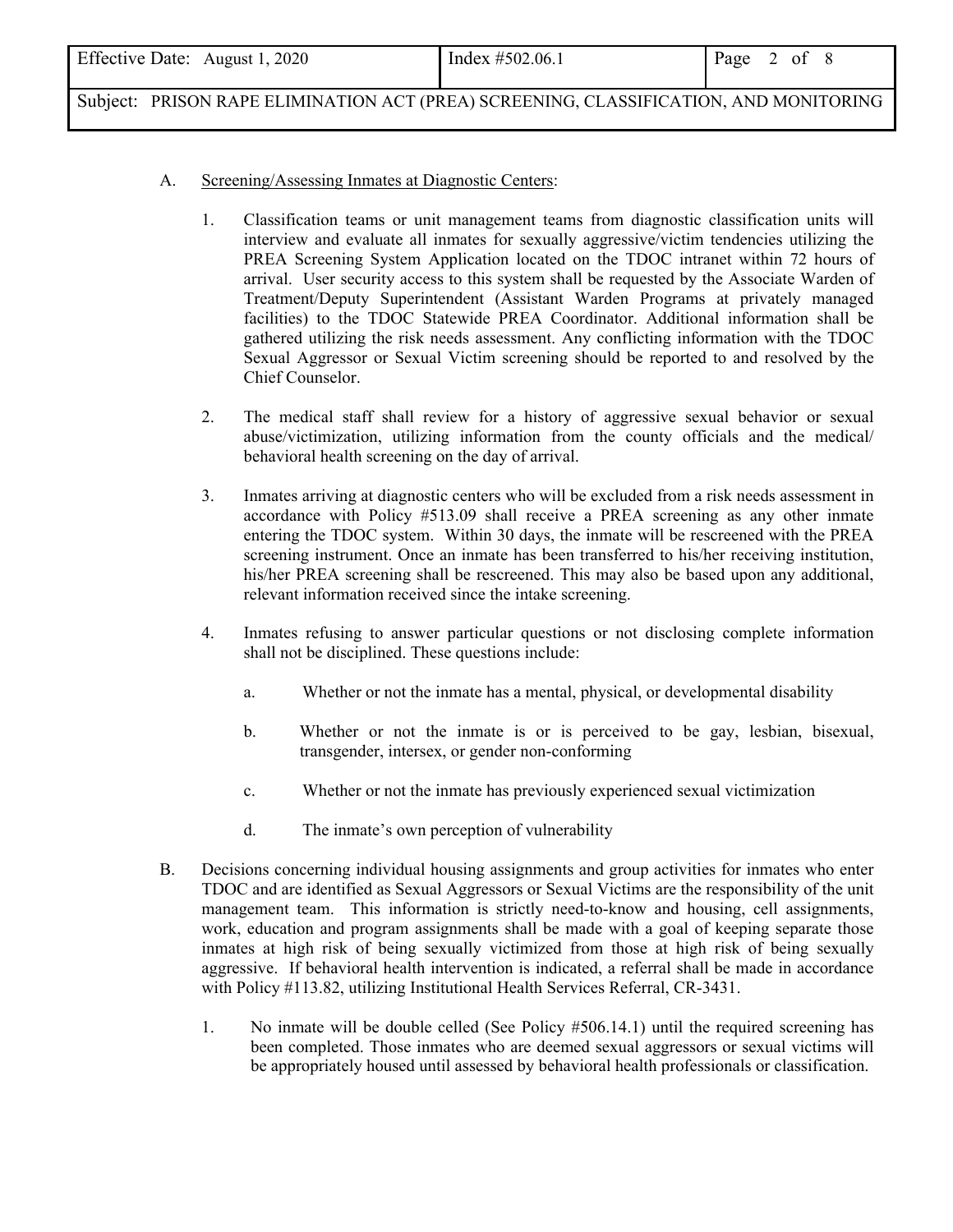| Effective Date: August 1, 2020 | Index $\#502.06.1$ | Page<br>0 <sup>t</sup> |
|--------------------------------|--------------------|------------------------|
|                                |                    |                        |

2. Inmates who enter TDOC and are identified as Sexual Aggressors or Sexual Victims on the PREA Screening System Application to the TDOC intranet may be considered for protective custody placement (See Policy #404.09) or placement in an institutional setting considered more controlled than general population. Clinical services shall be offered to those inmates. Clinical decisions regarding these inmates shall be the responsibility of the medical and behavioral health staff at the diagnostic center.

#### C. Referrals and Monitoring:

- 1. Any inmate identified as a Sexual Aggressor shall be monitored quarterly by the assigned counselor and documented on the offender management system (OMS) screen LIBC for a minimum of one calendar year and is to be re-evaluated at annual reclassification and a new PREA screening is to be conducted.
- 2. Inmates who enter TDOC as sex offenders or inmates identified as Sexual Aggressors will be advised of the sex offender treatment/programming eligibility requirements by the counseling or behavioral health staff involved in the diagnostic and classification process. Those eligibility criteria must be met to be able to enter this program.
- 3. Those inmates identified as victims shall be re-evaluated within 30 days by the behavioral health staff if placed in segregated/restrictive housing involuntarily. If extension is necessary, there shall be documentation of the basis for concern for inmate safety and reason for no alternative means of separation.
- 4. Inmates who have been separated from the general population shall be re-evaluated every 30 days to determine whether there is a continuing need for separation.
- 5. Inmates identified as transgender or intersex shall be considered on a case-by-case basis. (See Policy #113.37) These identified inmates shall be reclassified every six months by the assigned counselor to review any threats to safety experienced by the inmate.

### D. Additional Screening/Assessing:

- 1. All inmates shall be screened, using the PREA Screening Application, upon arrival at a facility for their risk of being sexually abused by other inmates or sexually abusive toward other inmates. This screening shall ordinarily take place with 72 hours of arrival at the facility.
- 2. Within 30 days of the inmate's arrival at a facility, the facility will again screen, using the PREA Screening Application, reassessing the inmate for risk of victimization or abusiveness to include any additional relevant information received by the facility since the intake screening.
- 3. Inmates will be screened using the PREA Screening System Application located on the TDOC intranet for the following occurrences:
	- a. Upon triggering events or referrals that occur based upon observation from staff.
	- b. Upon each occurrence of a guilty finding for a disciplinary of a sexual nature.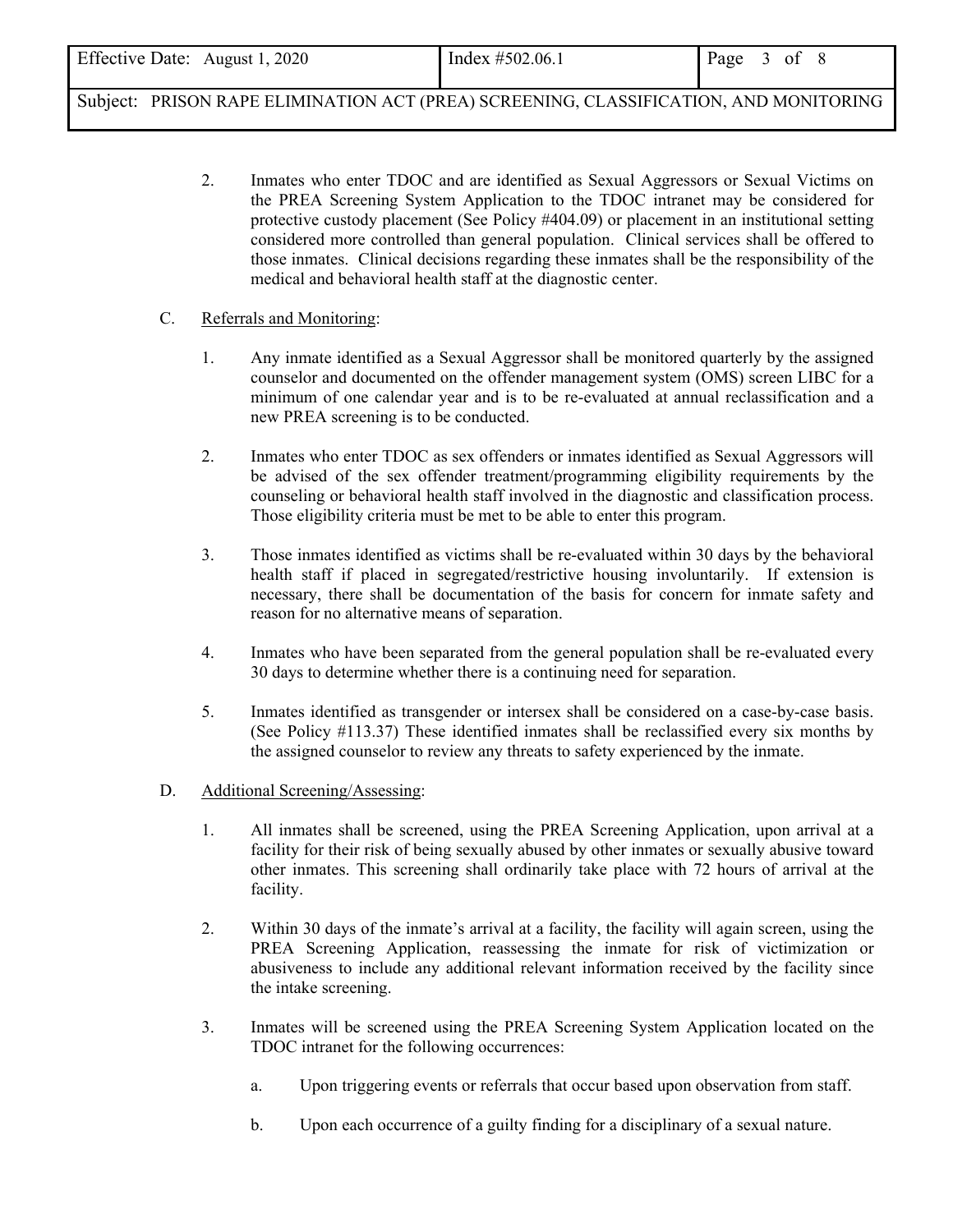| Effective Date: August 1, 2020 | Index #502.06.1 | Page 4 of |  |  |
|--------------------------------|-----------------|-----------|--|--|
|                                |                 |           |  |  |

- c. Upon each substantiated finding of sexual abusiveness or sexual victimization.
- d. During the offender's annual reclassification process.
- e. Upon an offender being housed at a facility longer than 24 hours, he/she shall be screened in accordance with Policy #502.06.1.
- f. Upon return when an offender is away from his/her assigned facility for more than 24 hours, a new PREA screening shall be conducted in accordance with Policy #502.06.1.

Screenings shall be tracked on a PREA Intake Spreadsheet, CR-4202, and shall be reviewed within 48 hours by the Chief Counselor/designee at each facility to ensure that the initial PREA Screening has been completed. If the inmate has not had his/her initial assessment, the Chief Counselor will assign a counselor to conduct the assessment prior to the 72-hour time limit.

If upon an offenders initial meeting with his/her assigned Counselor it is discovered that the offender has not had his/her PREA reassessment screening, the assigned Counselor shall conduct the PREA reassessment screening and document the completion date on the PREA Intake Spreadsheet, CR-4202.

Individuals conducting the reviews shall initial the PREA Intake Spreadsheet, CR-4202, acknowledging that the information on the PREA Intake Spreadsheet is accurate. The PREA Intake Spreadsheet for the prior month shall be submitted by the  $15<sup>th</sup>$  of each month to the TDOC PREA Coordinator and as part of the monthly PREA-free walk documentation that is submitted to Assistant Commissioner of Prisons.

- 4. An inmate's risk level shall be rescreened when warranted due to a referral, request, incident of sexual abuse or sexual victimization, or receipt of additional information that bears on the inmate's risk of sexual victimization or abusiveness.
- 5. If behavioral health intervention is indicated, a referral shall be made in accordance with Policy #113.82 utilizing Institutional Health Services Referral, CR-3431.
- 6. Once an inmate is identified as a Sexual Aggressor or Sexual Victim at any time during his/her incarceration, the inmate shall be evaluated for appropriate housing and programs.
- E. The PREA screening application is used to determine if an inmate is at risk of victimization shall, at a minimum, consist of the following criteria:
	- 1. Whether the inmate has a mental, physical, or developmental disability
	- 2. The age of the inmate (24 or younger or elderly, 60 or older)
	- 3. The physical build of the inmate (5'5" and/or less than 150 pounds)
	- 4. Whether the inmate has previously been incarcerated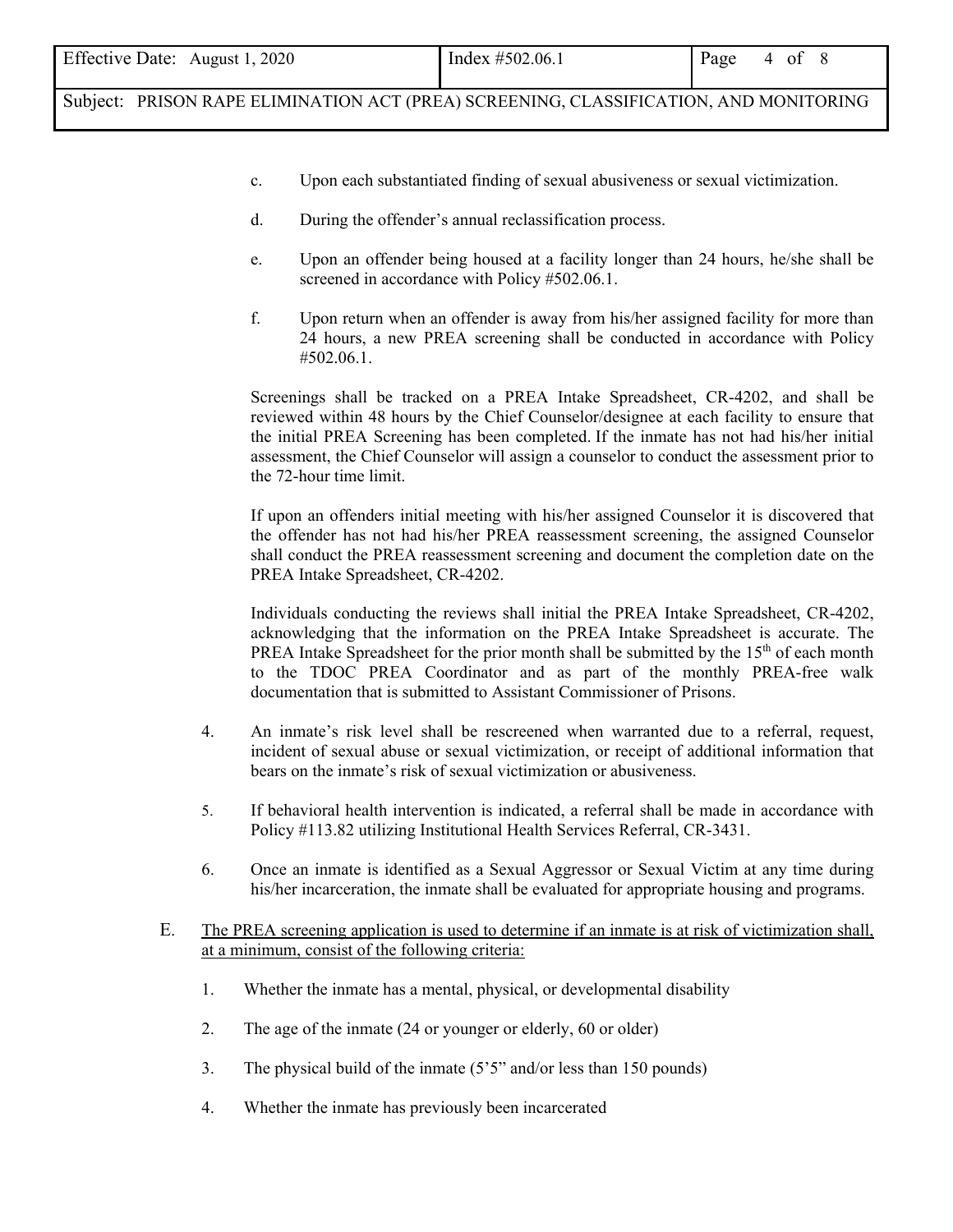| Effective Date: August 1, 2020 | Index #502.06.1 | Page 5 of 8 |
|--------------------------------|-----------------|-------------|
|                                |                 |             |

- 5. Whether the inmate's criminal history is exclusively non-violent
- 6. Whether the inmate has prior convictions for sex offenses against an adult or child
- 7. Whether the inmate is or is perceived to be gay, lesbian, bisexual, transgender, intersex, or gender nonconforming
- 8. Whether the inmate has previously experienced sexual victimization
- 9. The inmate's own perception of vulnerability
- 10. Whether the inmate is detained solely for civil immigration purposes.
- 11. Whether the inmate is a former victim of institutional (prison or jail) sexual abuse

If the answers to questions 1, 2, and 3 are yes, the inmate shall be scored at risk for victimization

If the answer to questions 7 and 9 are yes, the inmate shall be scored at risk for victimization

If the answer to question 8 is yes, the inmate shall be scored at risk for victimization

If the answer to question 9 is yes, the inmate shall be scored at risk for victimization

If the answer to question 11 is yes, the inmate shall be scored as a victim

Any "YES" answer for E1, E6, E8, or E11 shall require a referral to behavioral health

- F. The PREA Screening application to determine if an inmate is at risk of being abusive shall, at a minimum, consist of the following criteria:
	- 1. Prior acts of sexual abuse
	- 2. Prior acts of violent offenses
	- 3. History of prior institutional violence
	- 4. Prior history of institutional sexual abuse

If the answer to 1 is yes, the inmates shall be scored at risk for abusiveness.

If the answer to 4 is yes, the inmate shall be scored as an aggressor.

Any "YES" answer for F1 or F4, shall require a referral to behavioral health

G. After completion of the Victim/Aggressor determination and annotating if the inmate had a risk needs assessment conducted, the screening system will offer an option to increase or lower the screening finding. Any increase or lowering of the screening finding requires justification and approval of the facility Chief Counselor and the Associate Warden/Assistant Warden/Deputy Superintendent.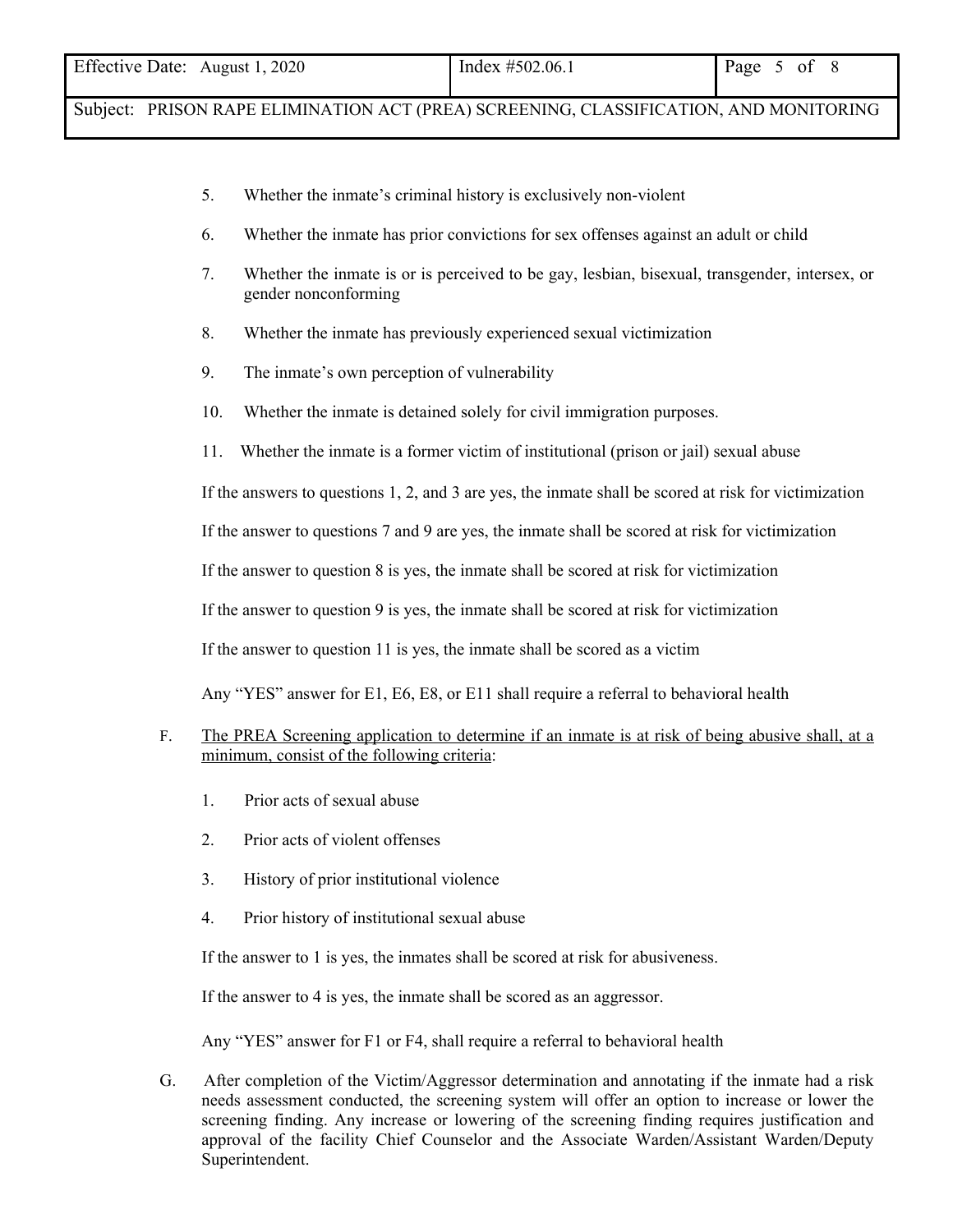| Effective Date: August 1, 2020                                                        | Index $\#502.06.1$ | Page 6 of 8 |
|---------------------------------------------------------------------------------------|--------------------|-------------|
| Subject: PRISON RAPE ELIMINATION ACT (PREA) SCREENING, CLASSIFICATION, AND MONITORING |                    |             |

- H. Inmates with a physical or behavioral health issue that prohibits them from understanding the PREA screening application and process shall not be screened until the attending physician clears them for orientation. The assigned counselor shall document the inmate's physical or behavioral health status on LCDG (Contact Notes) and again when the inmate does receive their screening.
- VII. ACA STANDARDS: 5-ACI-1D-13, 5-ACI-3D-08 through 5-ACI-3D-16, 5-ACI-6A-32(M), and 5-ACI-6C-14.
- VIII. EXPIRATION DATE: August 1, 2023.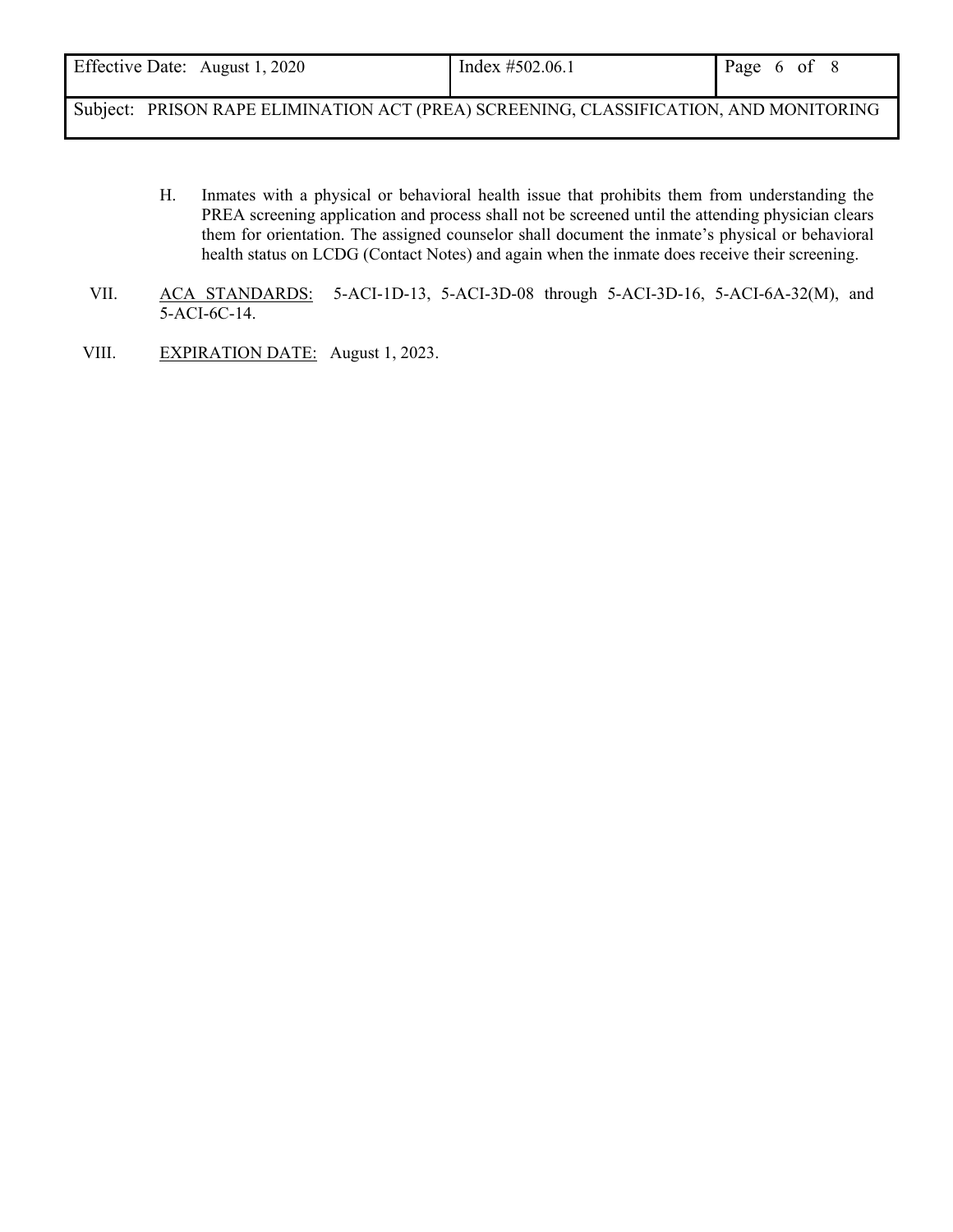|               |      |                        |       |                         |                |               | <u>DEPARTMENT OF CORRECTION</u> |                |                                  |             |          |
|---------------|------|------------------------|-------|-------------------------|----------------|---------------|---------------------------------|----------------|----------------------------------|-------------|----------|
|               |      |                        |       |                         |                |               | PREA INTAKE SPREADSHEET         |                |                                  |             |          |
|               |      |                        |       |                         |                |               |                                 |                |                                  | DATE:       |          |
|               |      |                        |       |                         |                | Within        |                                 |                |                                  | Mental      |          |
|               |      |                        |       |                         | 48 Hour Review | 72 Hrs        | 15 Day Review                   |                |                                  | Health      |          |
|               |      |                        |       |                         | of Initial     | $\mathsf{of}$ | for 30 Day Re-                  |                | Within 30 Days                   | Referral    |          |
|               |      |                        | Trans | <b>Initial Facility</b> | Screening      | Arrival       | Screening                       | 30 day Re-     | of Screening                     | Date        |          |
| OMS ID        | Name | Date of Arrival Reason |       | Screening Date          | Completed By   | Yes/No        | Completed By                    | Screening Date | Date (Yes/No)                    | $(CR-3431)$ | Comments |
|               |      |                        |       |                         |                |               |                                 |                |                                  |             |          |
|               |      |                        |       |                         |                |               |                                 |                |                                  |             |          |
|               |      |                        |       |                         |                |               |                                 |                |                                  |             |          |
|               |      |                        |       |                         |                |               |                                 |                |                                  |             |          |
|               |      |                        |       |                         |                |               |                                 |                |                                  |             |          |
|               |      |                        |       |                         |                |               |                                 |                |                                  |             |          |
|               |      |                        |       |                         |                |               |                                 |                |                                  |             |          |
|               |      |                        |       |                         |                |               |                                 |                |                                  |             |          |
|               |      |                        |       |                         |                |               |                                 |                |                                  |             |          |
|               |      |                        |       |                         |                |               |                                 |                |                                  |             |          |
|               |      |                        |       |                         |                |               |                                 |                |                                  |             |          |
|               |      |                        |       |                         |                |               |                                 |                |                                  |             |          |
|               |      |                        |       |                         |                |               |                                 |                |                                  |             |          |
|               |      |                        |       |                         |                |               |                                 |                |                                  |             |          |
|               |      |                        |       |                         |                |               |                                 |                |                                  |             |          |
|               |      |                        |       |                         |                |               |                                 |                |                                  |             |          |
|               |      |                        |       |                         |                |               |                                 |                |                                  |             |          |
|               |      |                        |       |                         |                |               |                                 |                |                                  |             |          |
|               |      |                        |       |                         |                |               |                                 |                |                                  |             |          |
|               |      |                        |       |                         |                |               |                                 |                |                                  |             |          |
|               |      |                        |       |                         |                |               |                                 |                |                                  |             |          |
|               |      |                        |       |                         |                |               |                                 |                |                                  |             |          |
|               |      |                        |       |                         |                |               |                                 |                |                                  |             |          |
|               |      |                        |       |                         |                |               |                                 |                |                                  |             |          |
|               |      |                        |       |                         |                |               |                                 |                |                                  |             |          |
|               |      |                        |       |                         |                |               |                                 |                |                                  |             |          |
|               |      |                        |       |                         |                |               |                                 |                |                                  |             |          |
|               |      |                        |       |                         |                |               |                                 |                |                                  |             |          |
| PRINTED NAME: |      |                        |       | SIGNATURE:              |                |               |                                 |                | FORWARD TO TDOC PREA COORDINATOR |             |          |

# DEPARTMENT OF CORRECTION